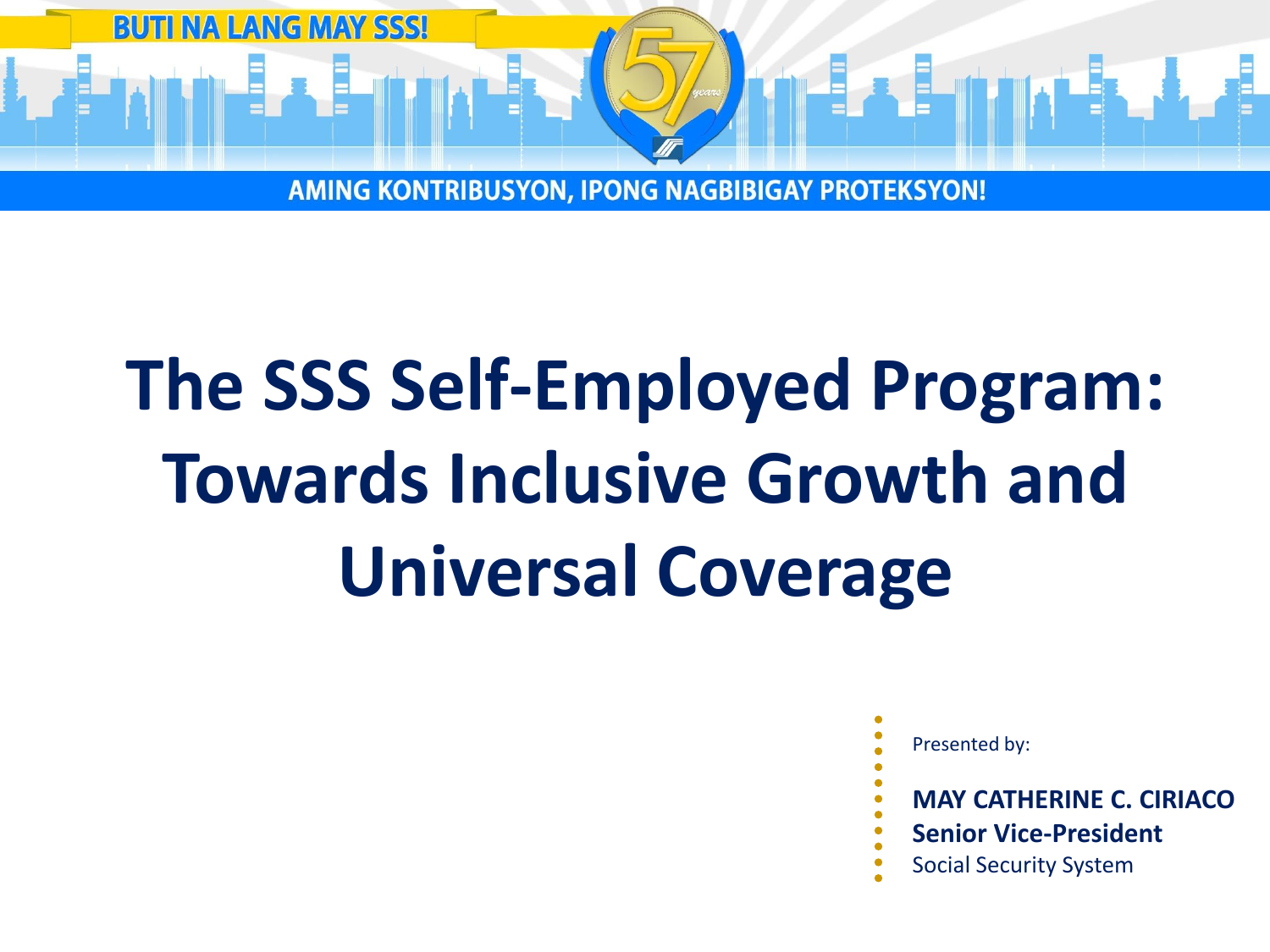## 01 **The Role of the Social Security System: Social Protection for the Filipino**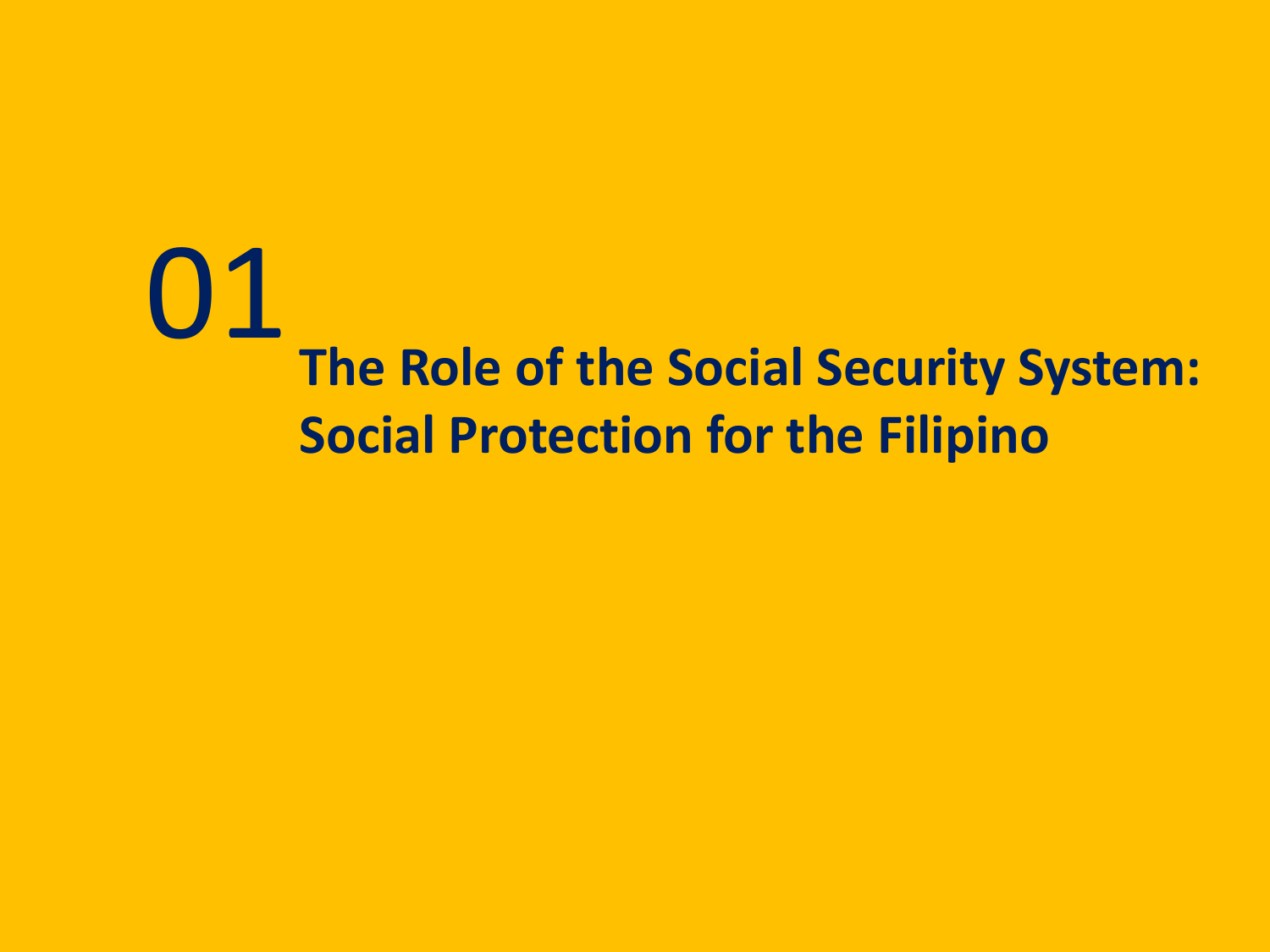### **Who are covered?**

### **All private-sector workers**

- ⚫ Not over 60 yrs. old
- With at least #1,000 monthly income

### **Compulsory**

- ⚫ Employed
- Self-employed (SE)
- **Voluntary**
	- ⚫ Separated employees
	- ⚫ Non-working spouses
	- ⚫ Overseas Filipino Workers (OFWs)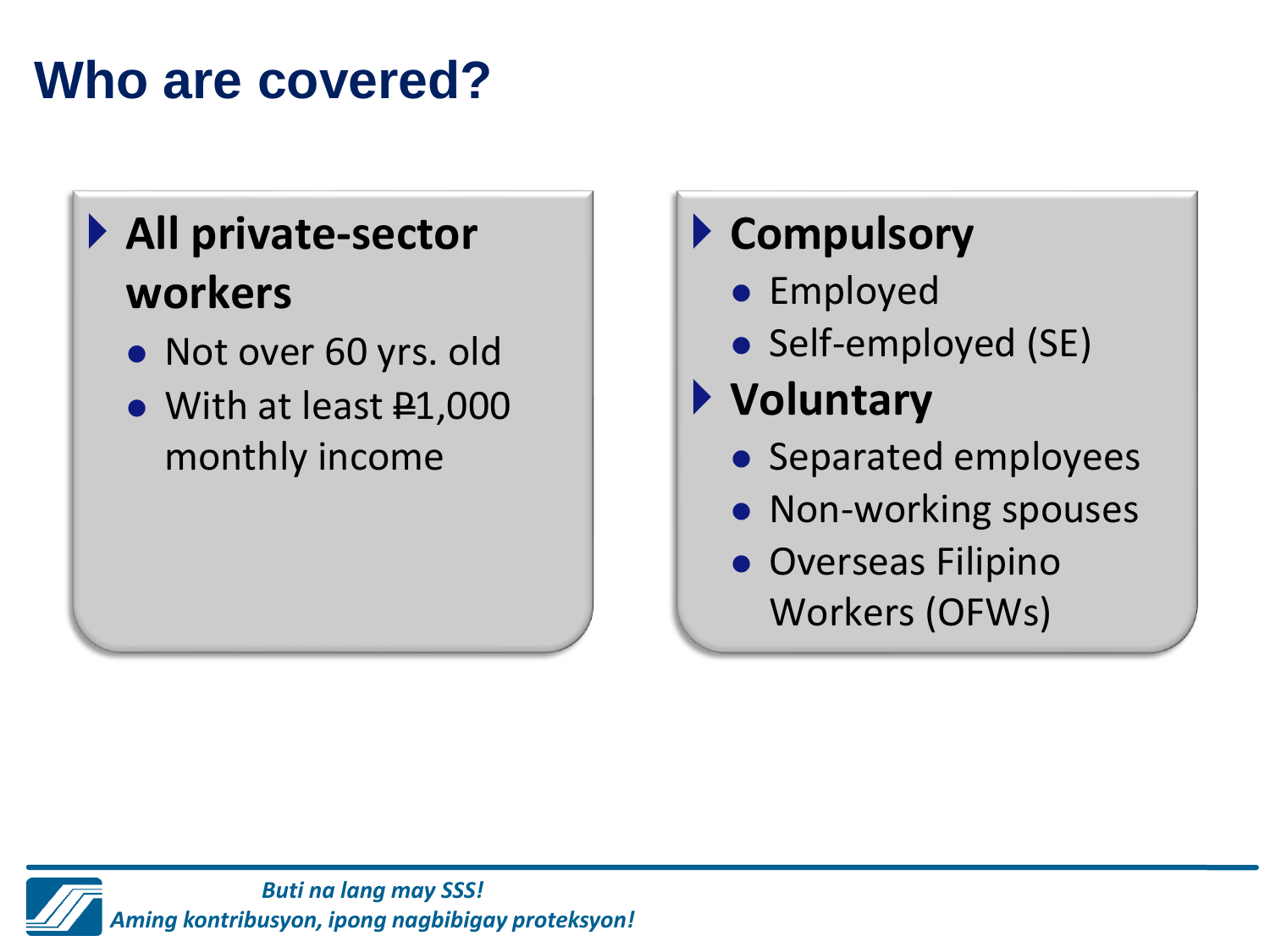### **What are the benefits provided?**

#### **LONG-TERM SHORT-TERM**



### *Contributions finance all these benefits*

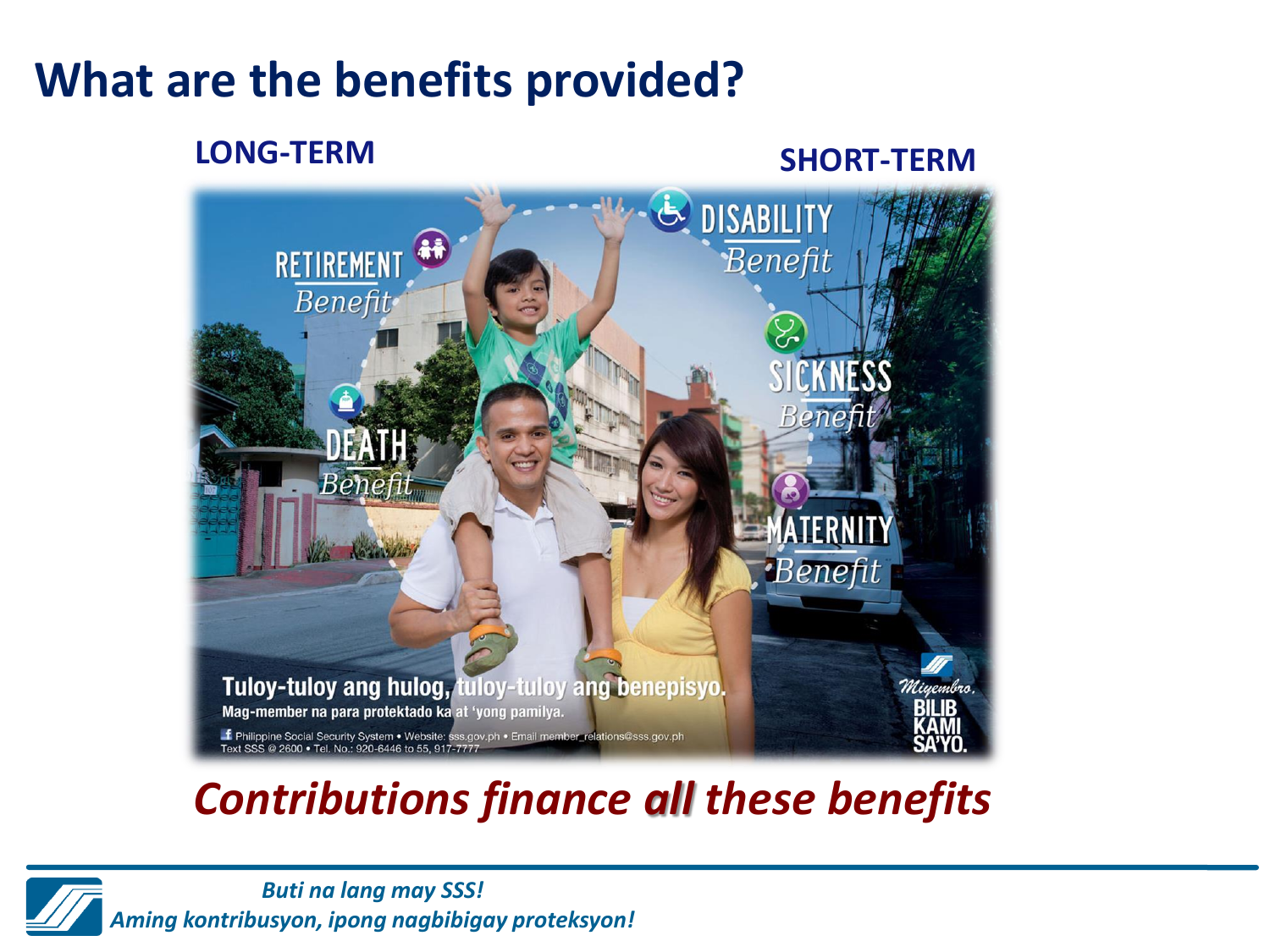## **02 Membership and some Facts and Figures**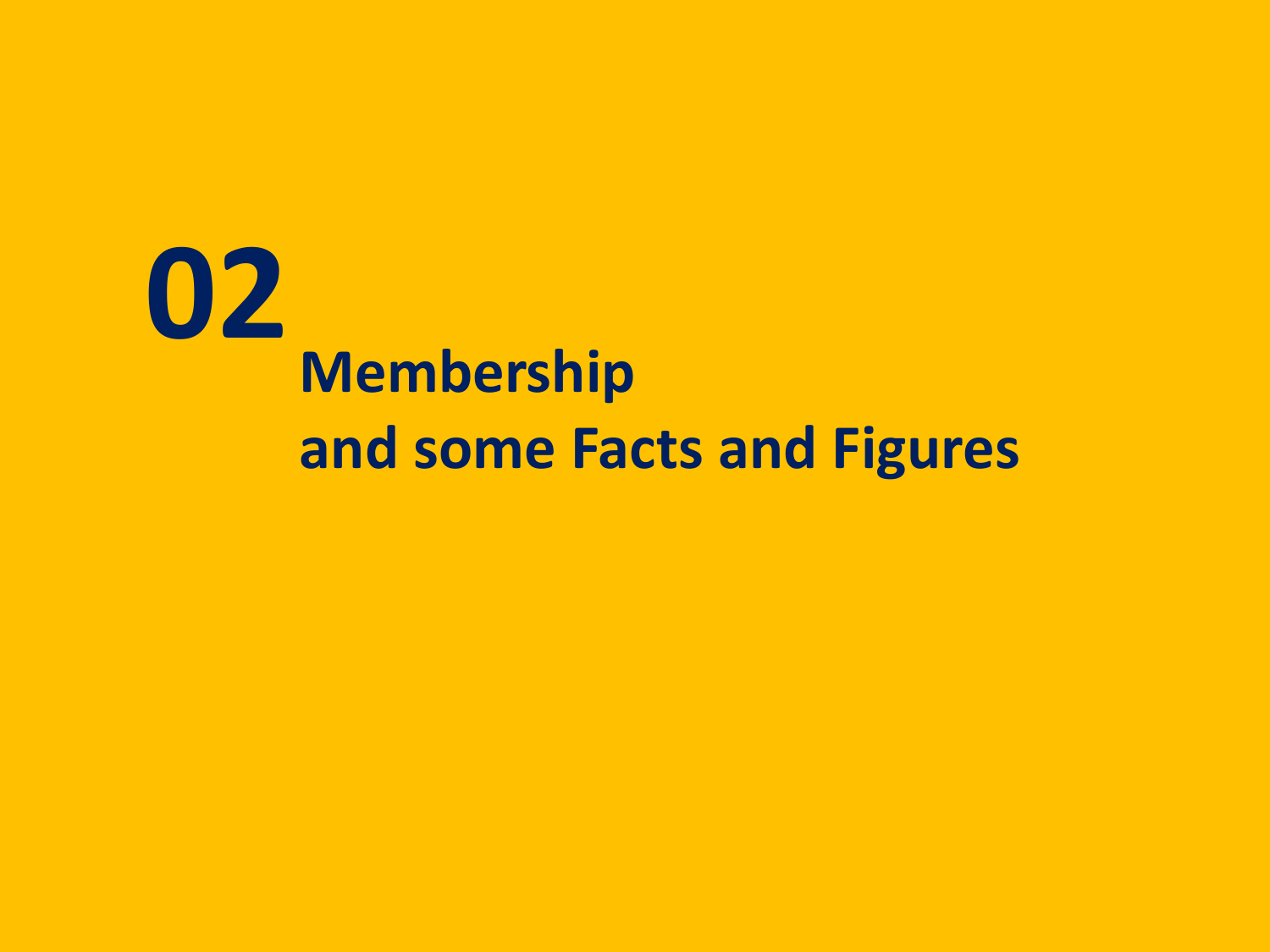### **Membership**

### *In Millions*

| <b>Type of</b><br><b>Member</b> | <b>Dec 2010</b> | <b>June 2015</b> |
|---------------------------------|-----------------|------------------|
| Employed                        | 19.9            | 23.9             |
| Self-Employed                   | 5.6             | 4.5              |
| Voluntary                       | 2.4             | 3.4              |
| <b>OFW</b>                      | 0.7             | 1.1              |
| <b>TOTAL</b>                    | 28.8            | 32.9             |

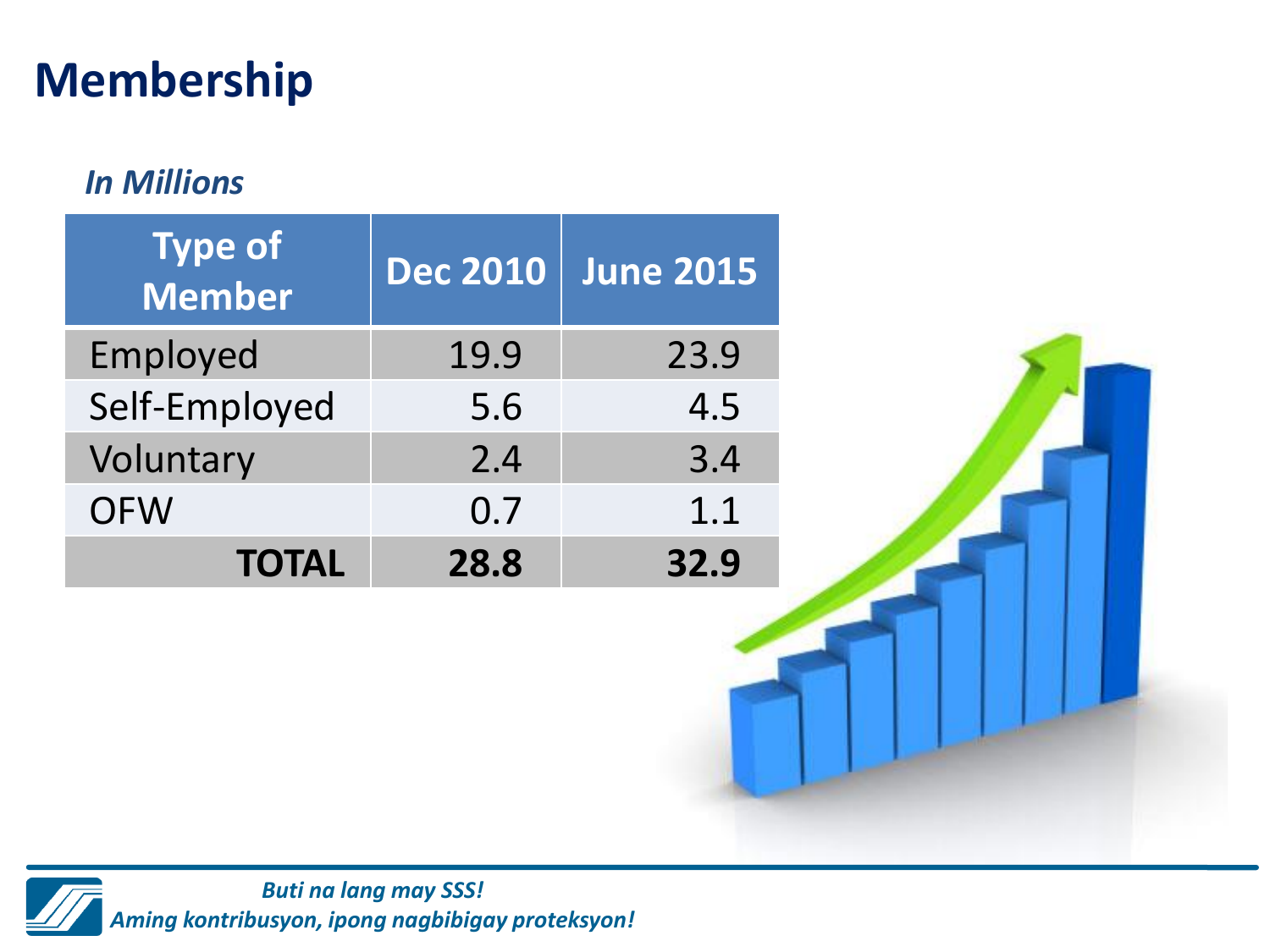### **Facts and Figures As of June 2015**

- Assets: US\$9,580M\* (PhP444,054M)
- Investments: US\$9,224M<sup>\*</sup> (PhP427,514M)
- Number of Branches and Offices: 264
- Number of Employees: 5,350
- Average Daily Transactions: 146,449

\*At PhP46.35/US\$1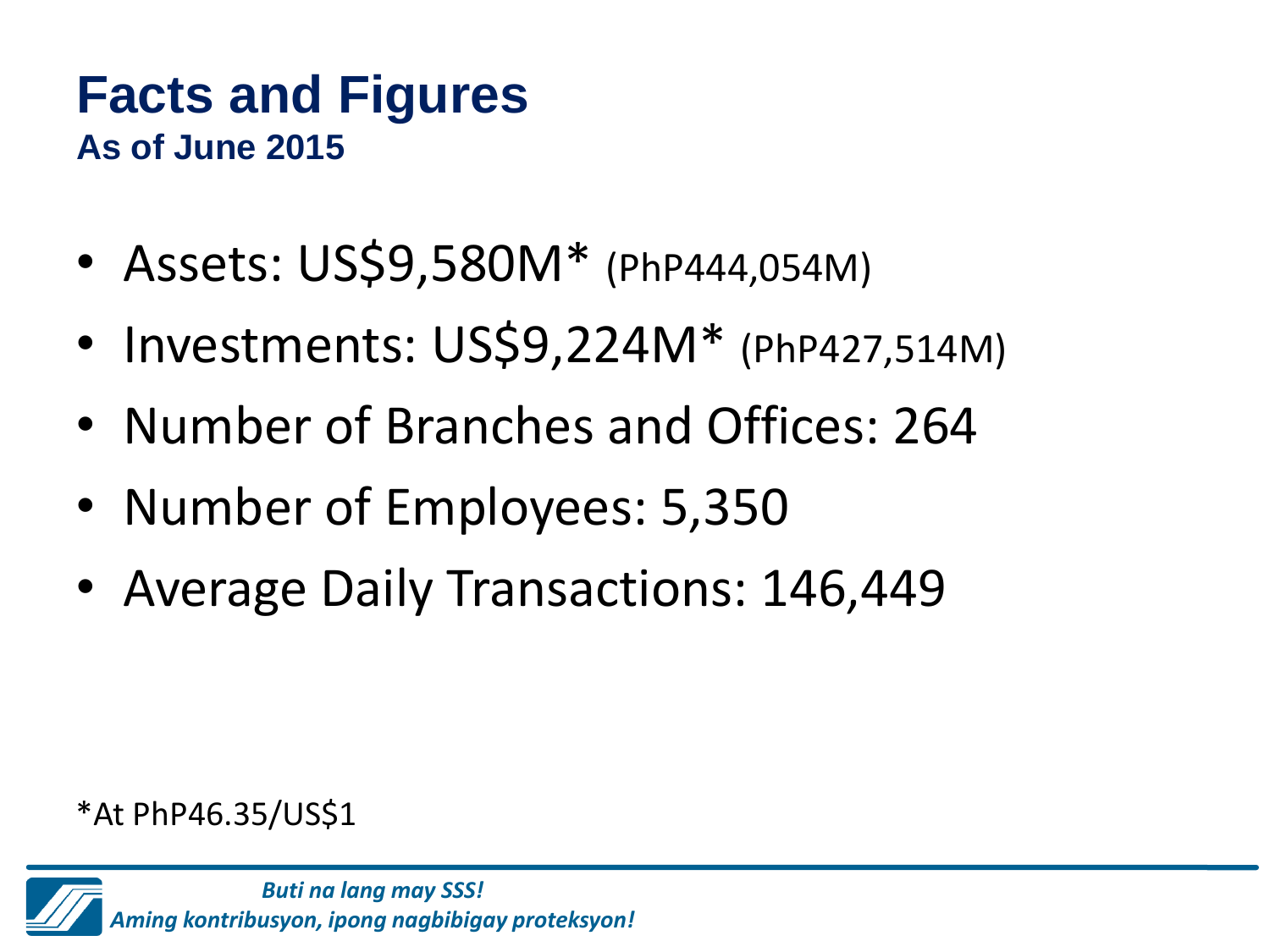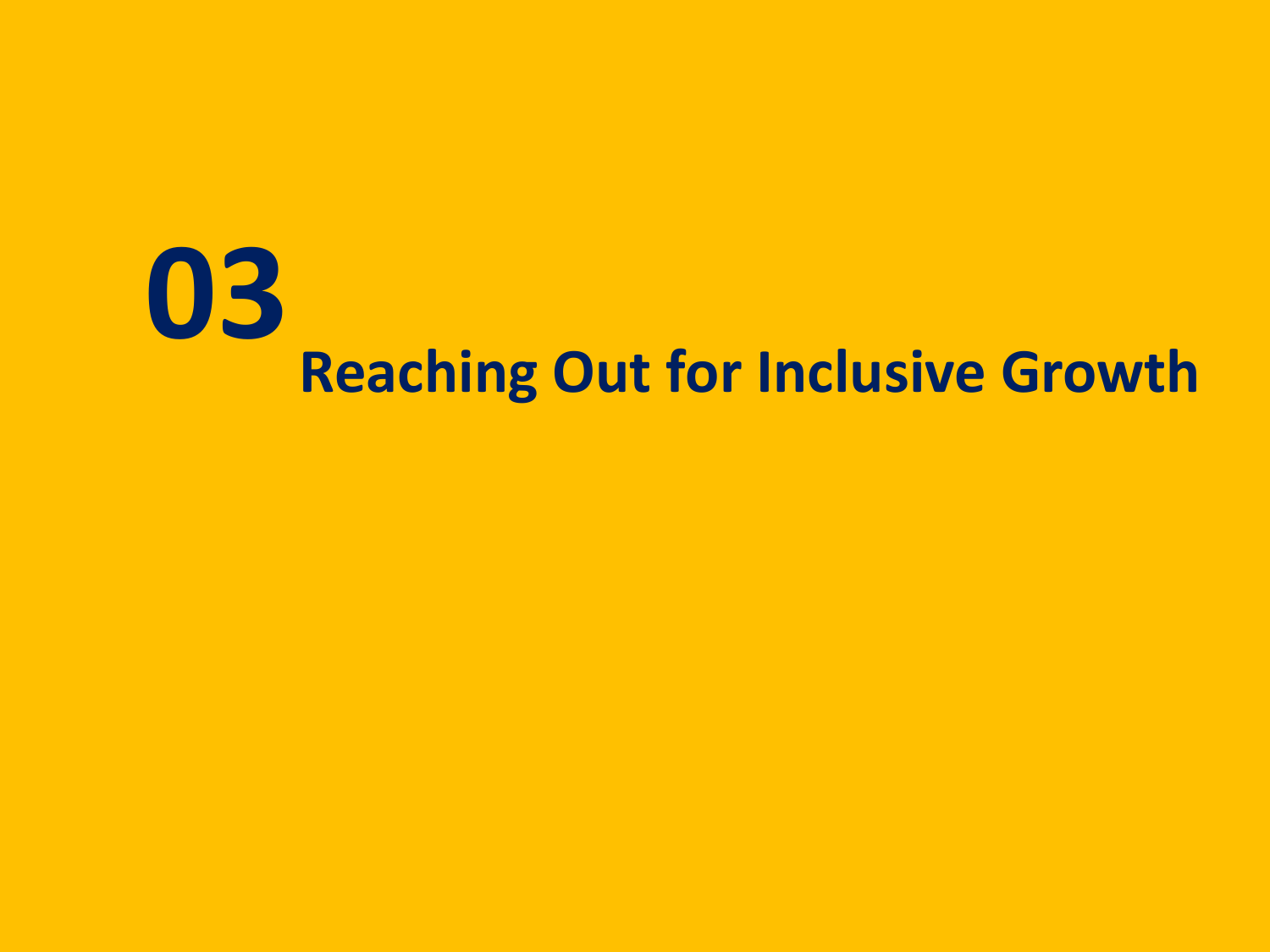- Who are the Self-Employed?
- Legislative Efforts through the Years
- Recent Programs to Reach out to Difficult-to-Reach Workers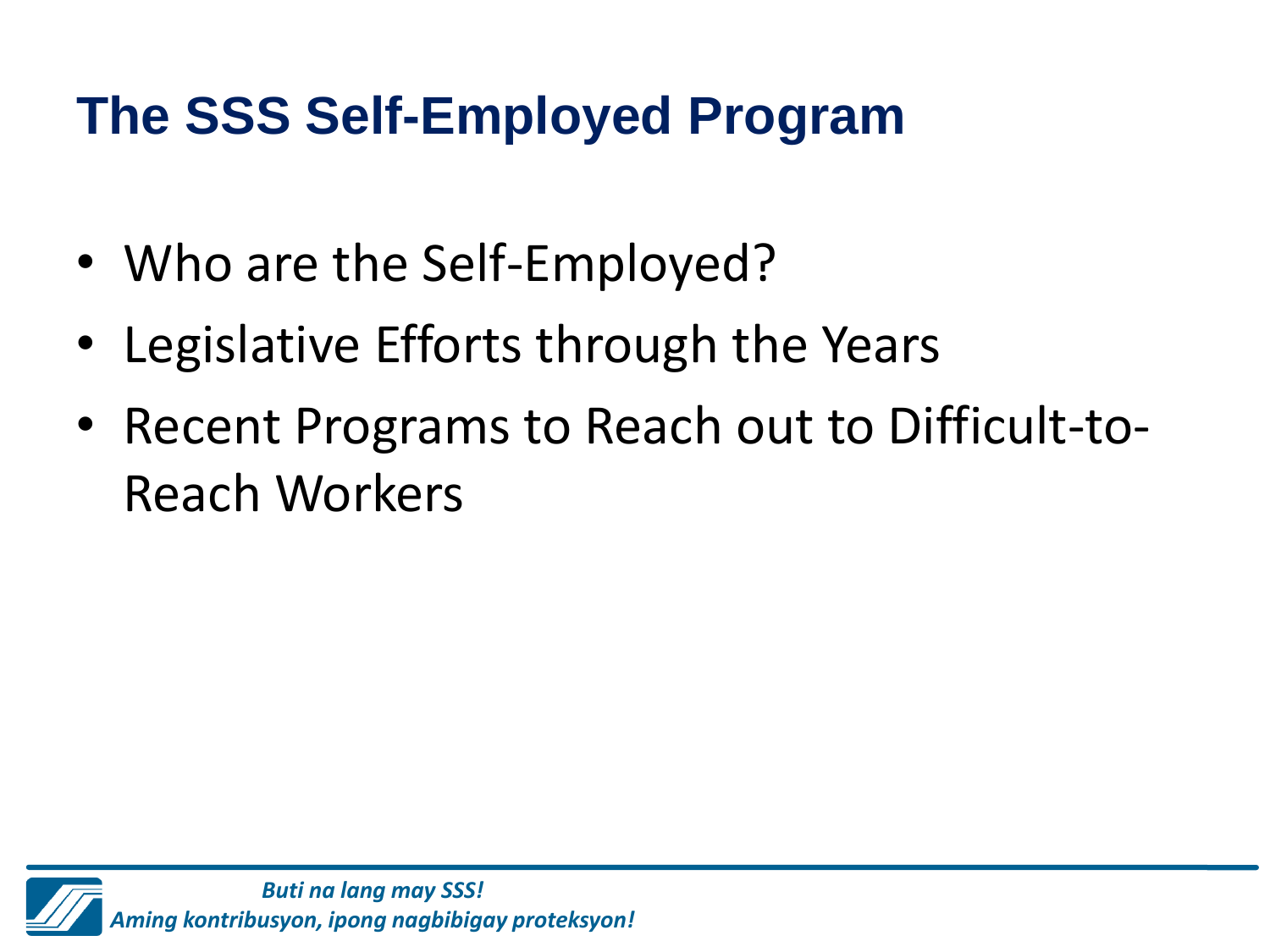- Who are the Self-Employed?\*
	- Any person whose income is not derived from employment but may either be from the following:
		- Professionals e.g. Doctors, Lawyers, Accountants, etc.;
		- Partners and single proprietors of business;
		- Actors, actresses, directors, scriptwriters, news correspondents and others not falling under the "employee" category;
		- Professional athletes, coaches, trainers, jockeys; and
		- Individual farmers and fishermen.

\*R.A. 8282 or Social Security Law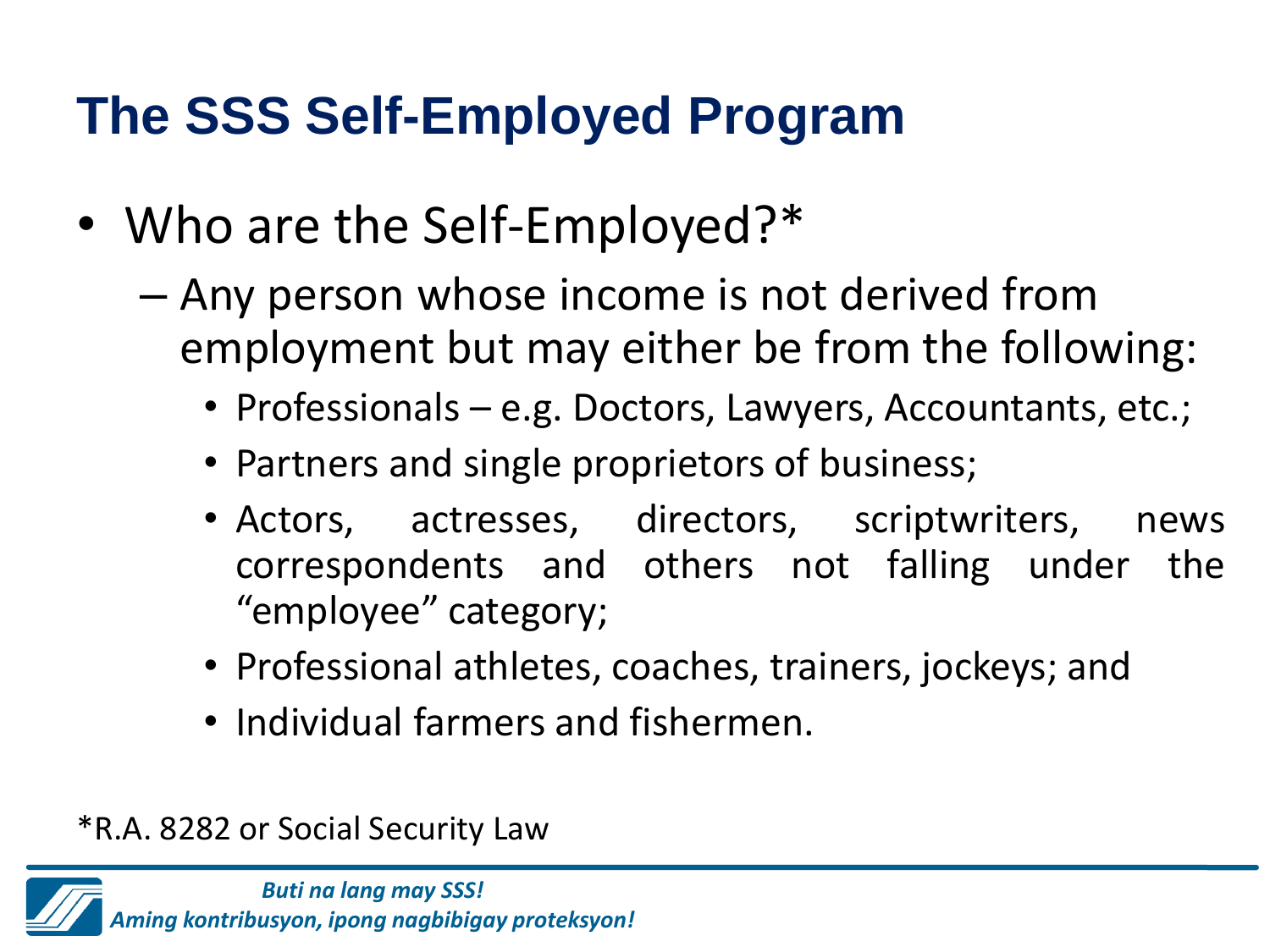- Legislative and Social Security Commission Efforts through the Years
	- 1980 compulsory coverage of self-employed persons not yet 61 years of age, earning at least PhP1,800 per annum
	- 1992 coverage of farmers and fishermen earning at least P1,500 per month
	- 1993 coverage of house-helpers earning at least P12,000 per annum; approved under the SSC Resolution No. 629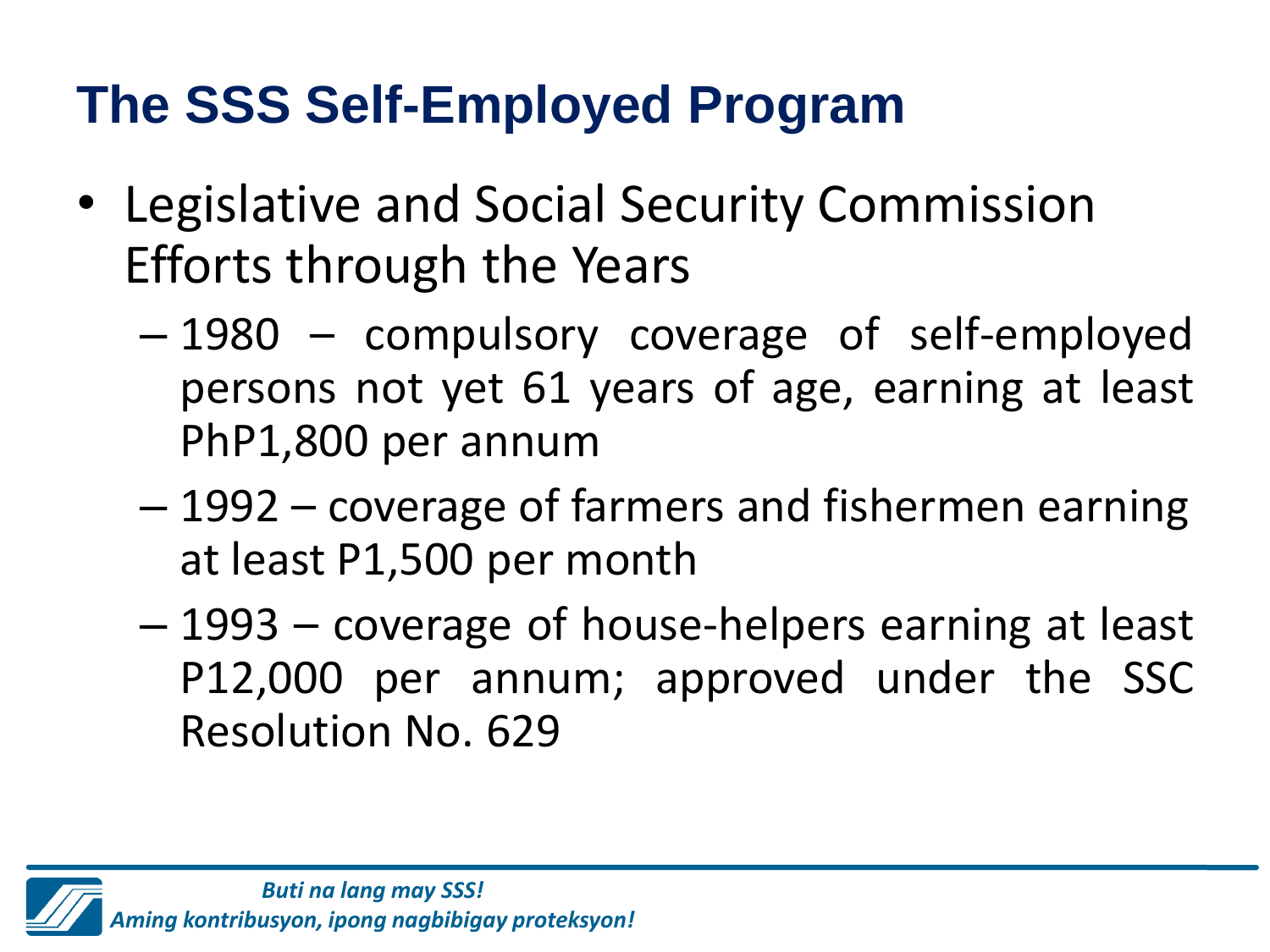- 1994 Revision of guidelines on the Financing Program for the Overseas Contract Workers under SSC Resolution No. 61
- 1995 coverage of non-working spouse; approved under SSC Resolution No. 597
	- Expansion of self-employed coverage, which covers all self-employed persons regardless of trade, business or occupation, with a monthly net income of at least P1,000; approved under SSC Resolution No. 777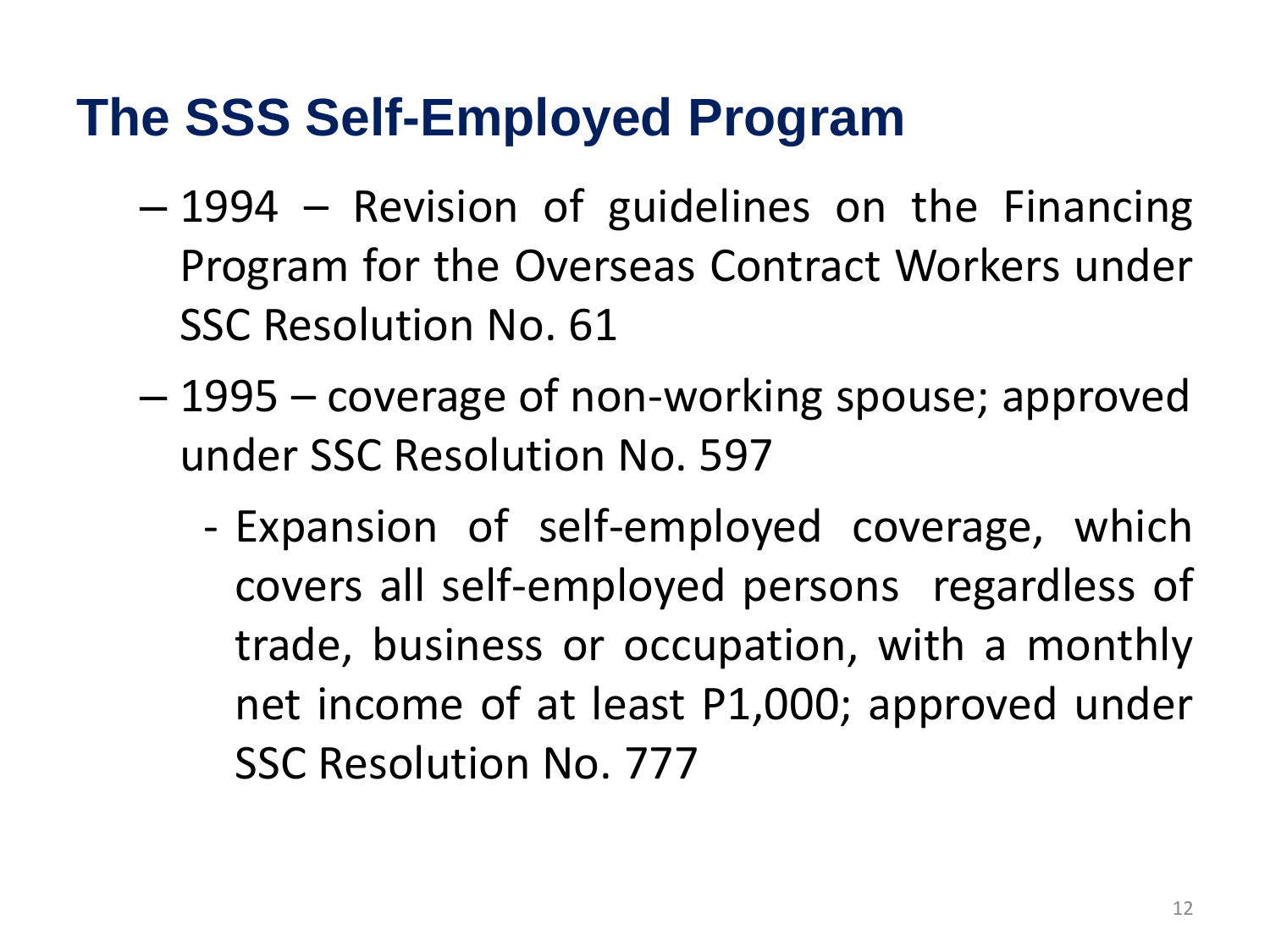– 1997 -- implementation of the agreement between SSS and Department of Interior and Local Government requiring employers and selfemployed persons to secure an SSS clearance before issuing their business license or permit to operate business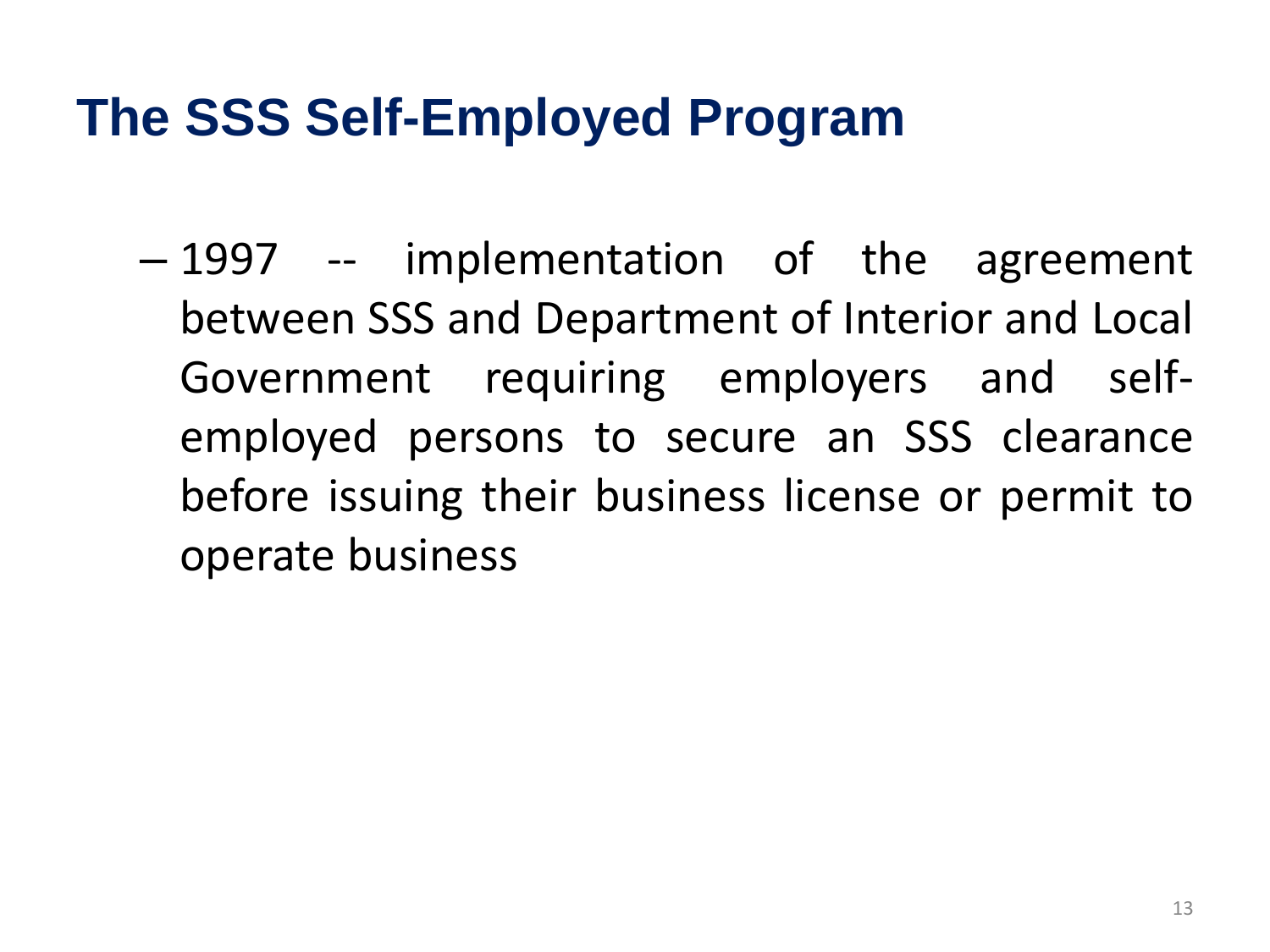- Need for new and creative approaches to reaching out to the Self-Employed, especially those in the Informal Sector (IS)
	- Those that recognize the irregularity of their incomes and differences in the nature of their businesses;
	- Those that require partnerships with organized informal sector groups (ISGs) so that there are identified and shared responsibilities; and
	- Those that allow for "wholesale" social security coverage instead of SSS going after individual IS workers on a piecemeal basis.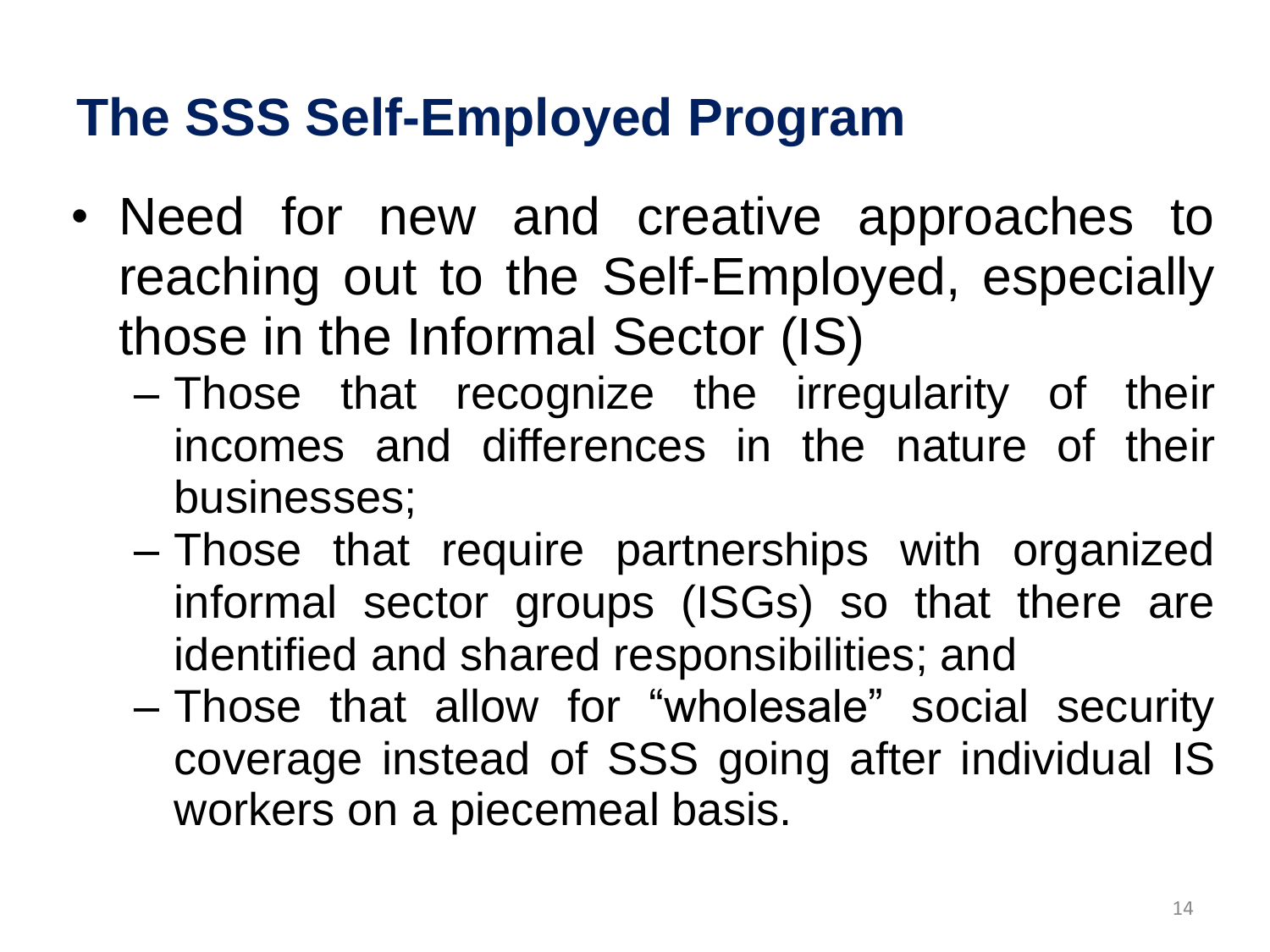- Recent Programs to Reach out to Difficult-to-Reach Workers
	- *"AlkanSSSya"* for the Self-Employed in the Informal Sector
	- Servicing and/or Collecting Partner Agent Agreement for Cooperatives and Micro-Finance Institutions
	- Contribution Subsidy Program for Farmers and Workers in the Agricultural Sector
	- Government Job Order/Contractual Workers
	- "MuniSSSipyo" collection scheme for self-employed by the Local Government Units in remote and un-banked islands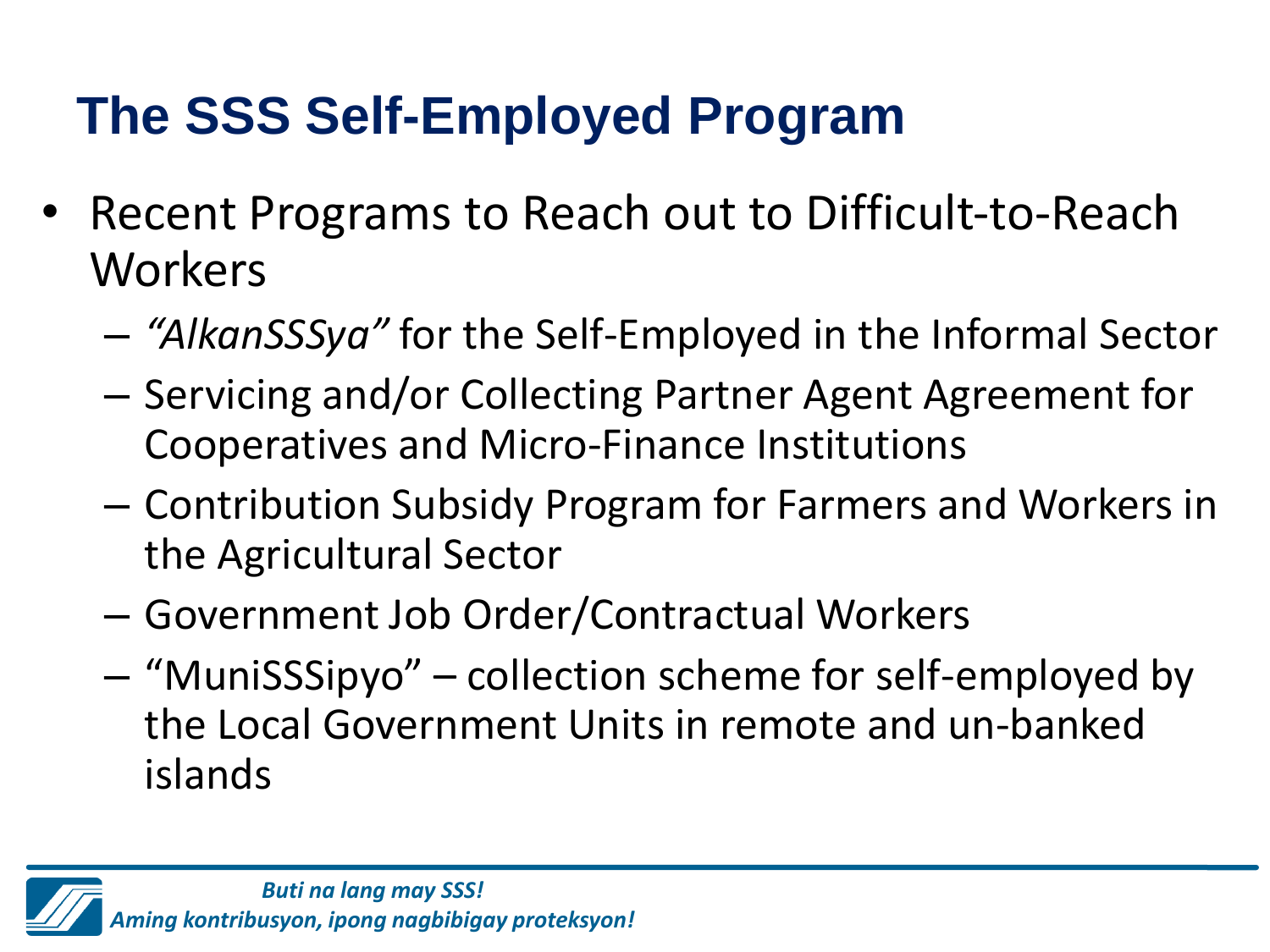# **04 Overcoming the Challenges and Moving Forward**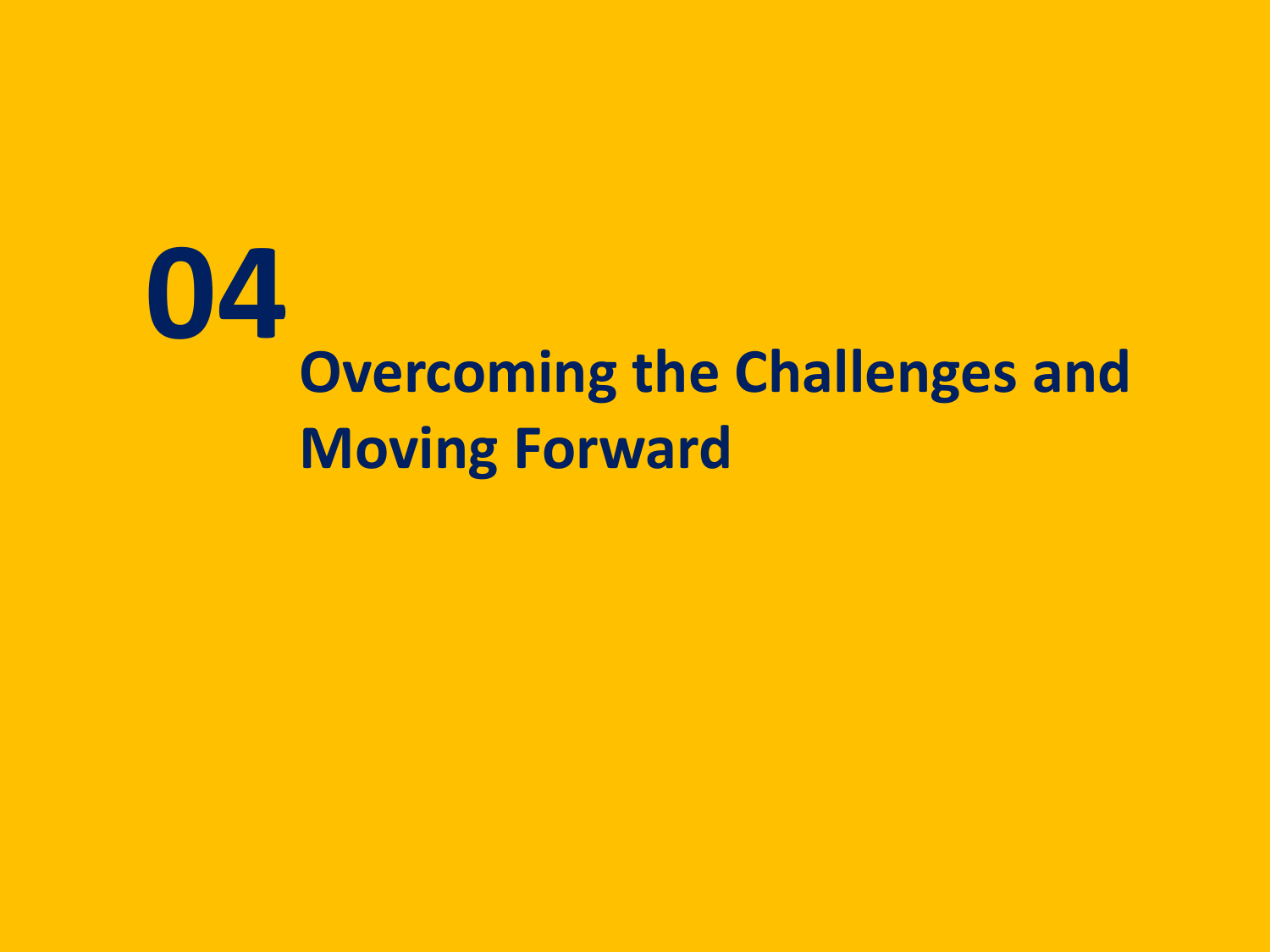## **Challenges and Moving Forward**

- Sustainability
- Capability-Building
- Continuous Coverage and Marketing Drives
- Keeping the Programs Politics-Free
- Developing a Culture of Savings
- Providing dignity of work and social protection to all workers.